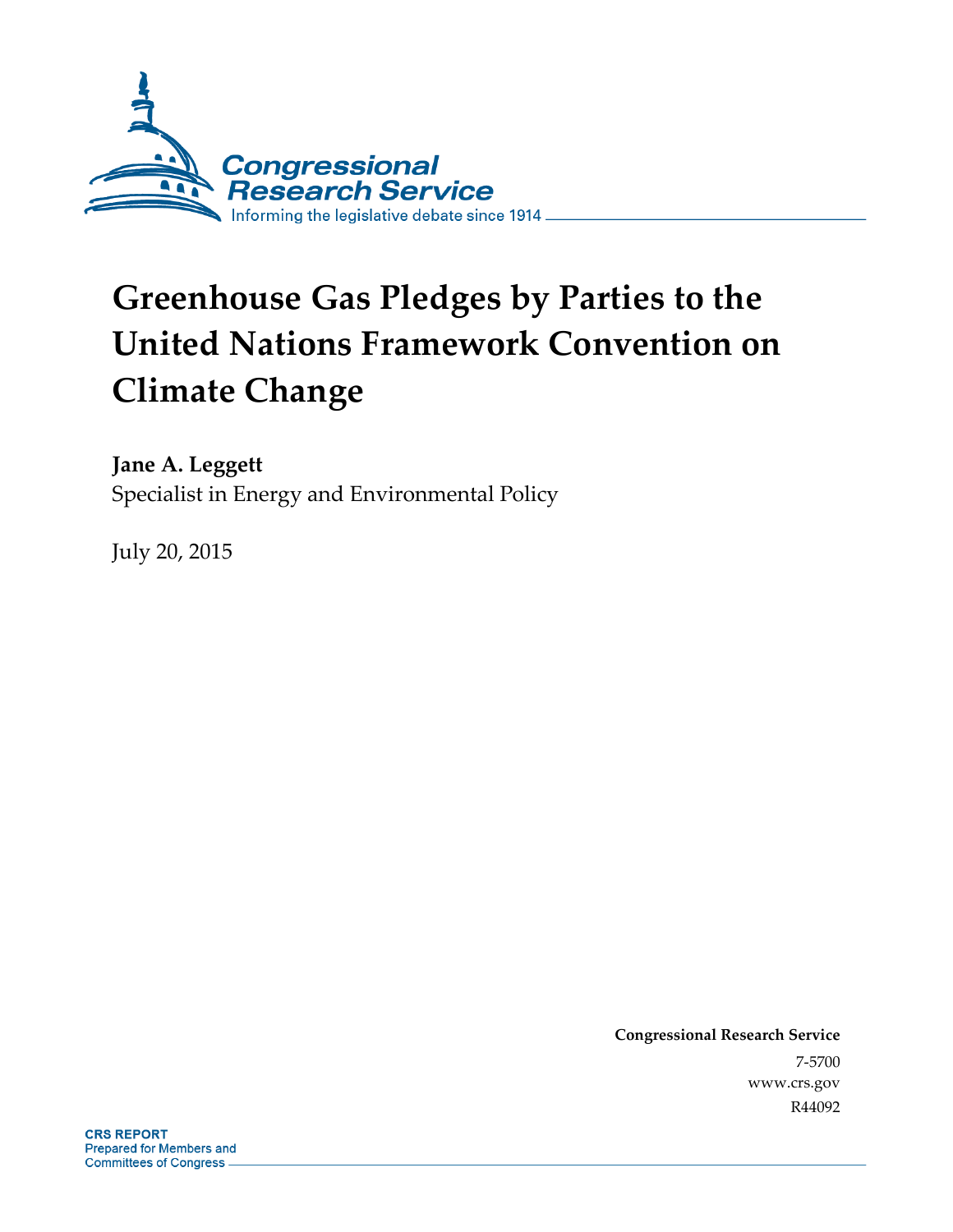## **Introduction**

International negotiations are underway toward an agreement, due in December 2015, under the United Nations Framework Convention on Climate Change (UNFCCC)<sup>1</sup> regarding commitments and actions to address human-related, global climate change from 2020 on. This report briefly summarizes the existing commitments and pledges of selected national and regional governments to limit their greenhouse gas (GHG) emissions as contributions to the global effort. The negotiations cover additional topics, including adaptation to the impacts of climate change and financing to assist the efforts of low-income countries. However, parties to the UNFCCC have not agreed that *intended nationally determined contributions* (INDCs) of parties must or should include those other topics. Consequently, this report focuses only on the GHG mitigation pledges. More extensive information on the climate change negotiations is available in several additional  $CRS$  reports. $<sup>2</sup>$ </sup>

Following background on the UNFCCC, this report describes the role of INDCs in the current negotiations. It then summarizes selected parties' existing GHG mitigation commitments and pledges in a table that covers both the period to 2020 and from 2020 on. Information on additional parties' INDCs is available through the website of the UNFCCC.<sup>3</sup>

## **Background on the UNFCCC**

## **All Parties Have Common but Differentiated Obligations Aimed at Achieving the UNFCCC's Objective**

Nearly all national governments around the world, including the United States,<sup>4</sup> agreed in 1992 to the UNFCCC as the principal framework for addressing climate change internationally. It provided the structure for collaboration among parties and for evolution of efforts toward the treaty's objective of "stabilization of greenhouse gas concentrations in the atmosphere at a level that would prevent dangerous anthropogenic<sup>5</sup> interference with the Earth's climate system" (UNFCCC Article 2). (See box below.)

<sup>&</sup>lt;u>.</u> <sup>1</sup> Sen. Treaty Doc. 102-38; United Nations, *Treaty Series*, vol. 1771, p. 107; and depositary notifications C.N.148.1993. Currently, there are 196 parties to the UNFCCC.

<sup>2</sup> See, among others, CRS Report R40001, *A U.S.-Centric Chronology of the United Nations Framework Convention on Climate Change*, by Jane A. Leggett; CRS Report IF10239, *President Obama Pledges Greenhouse Gas Reduction Targets as Contribution to 2015 Global Climate Change Deal*, by Jane A. Leggett; and CRS Report R41889, *International Climate Change Financing: The Green Climate Fund (GCF)*, by Richard K. Lattanzio.

<sup>&</sup>lt;sup>3</sup> UNFCCC, "INDCs as Communicated by Parties," http://www4.unfccc.int/submissions/indc/Submission%20Pages/ submissions.aspx.

<sup>&</sup>lt;sup>4</sup> President George H. W. Bush referred the treaty to the U.S. Senate, which gave its advice and consent, and the United States deposited its ratification of the treaty on October 15, 1992.

<sup>5</sup> Human-induced.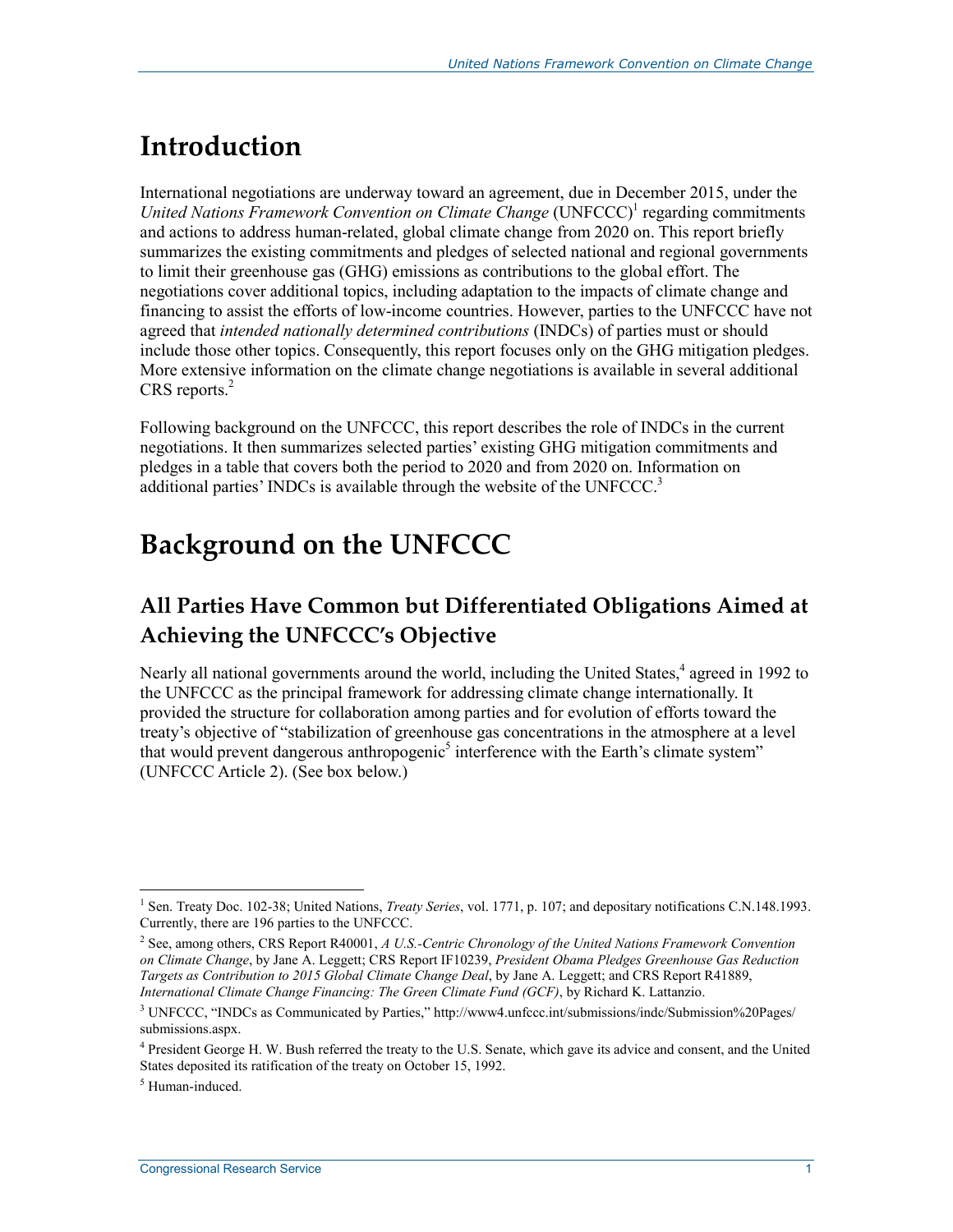#### **Stabilizing Carbon Dioxide Concentrations Implies Zero Net Emissions**

Parties' INDCs are proffered in the context of negotiations over how actions in 2020 and beyond may contribute to achieving the objective of the UNFCCC, to stabilize GHG concentrations. These are premised on the relationships between GHG emissions, their atmospheric concentrations, and ultimately, global climate change.

Carbon dioxide ( $CO<sub>2</sub>$ ) is the major human-related GHG in the atmosphere,<sup>6</sup> even though it constitutes only about 0.04% of the atmosphere. Because  $CO<sub>2</sub>$  concentrations were roughly stable for thousands of years before the industrial revolution, scientists conclude that natural emissions and natural removals were approximately equal. The human-related addition to the previously balanced "carbon flux" is currently less than 4% annually. However, the incremental accumulation led to important changes over centuries.

In 1992, when the UNFCCC was signed, CO<sub>2</sub> concentrations had risen from preindustrial levels by almost 30% (i.e., from about 280 parts per million [ppm] to about 356 ppm).<sup>7</sup> At some point during 2015 or 2016, annual average CO<sub>2</sub> concentrations could reach over 400 ppm.8 The National Academy of Sciences has stated, "The present level of atmospheric CO2 concentration is almost certainly unprecedented in the past million years, during which time modern humans evolved and societies developed. The atmospheric  $CO<sub>2</sub>$  concentration was however higher in Earth's more distant past (many millions of years ago), at which time paleoclimatic and geological data indicate that temperatures and sea levels were also higher than they are today."9

Various scenarios project that CO<sub>2</sub> concentrations could rise to 700-900 ppm in this century if human-related burning of fossil fuels, deforestation, and other land-use change were to continue unabated.<sup>10</sup> Such levels would be as much as three times the pre-industrial concentrations.

Meeting the objective of the UNFCCC—stabilizing GHG concentrations—at any level requires that emissions fall to net zero. That is, the human increment of emissions could not exceed extra removals of the GHG from the atmosphere. Removals of carbon dioxide occur by natural processes, principally growing vegetation and phytoplankton in the oceans. These removal processes are likely to increase somewhat with higher  $CO<sub>2</sub>$ concentrations ("carbon fertilization") but are limited by nutrient availability and other factors. Removals could be enhanced by human actions.

To stabilize CO<sub>2</sub> emissions, human-related net emissions would need to decline to zero. Some refer to approaching "net zero" as "carbon neutral" or "deep decarbonization" of the economy. This could be achieved by enhancing removals to exceed natural plus human-related emissions. The level of emissions could be greater to the degree that enhancing removals could offset them—for example, through sequestering more carbon in trees or agricultural soils. The UNFCCC negotiations cover both human-related emissions and enhancing removals.

<u>.</u>

<sup>&</sup>lt;sup>6</sup> The UNFCCC covers only GHG that are influenced by human activities but does not identify them specifically. Implicitly, the scope includes substances that are *both* naturally occurring *and* human-related—such as CO2, methane, and nitrous oxide, as well as manufactured-only gases, such as hydrofluorocarbons (HFC), perfluorocarbons (PFC), sulfur hexafluoride (SF6), and nitrogen trifluoride (NF3). Additional manufactured gases, such as clorofluorocarbons (CFC), are also potent GHG but are not addressed under the UNFCCC; they are covered by an existing international treaty, the 1985 Vienna Convention to Protect the Stratospheric Ozone Layer and its subsidiary Montreal Protocol and additional amendments. Under the UNFCCC, negotiations will continue to consider the scope of compounds to be covered by national actions and commitments.

<sup>&</sup>lt;sup>7</sup> These CO<sub>2</sub> concentrations are from the National Oceanic and Atmospheric Administration (NOAA), ftp://aftp.cmdl.noaa.gov/products/trends/co2/co2\_annmean\_gl.txt. Dated June 5, 2015. Earth Systems Research Laboratory, *Global Greenhouse Gas Reference Network*.

<sup>8</sup> Ibid.

<sup>&</sup>lt;sup>9</sup> U.S. National Academy of Sciences, and the Royal Society (United Kingdom). "Climate Change: Evidence and Causes," 2014, https://nas-sites.org/americasclimatechoices/more-resources-on-climate-change/climate-changeevidence-and-causes/.

<sup>&</sup>lt;sup>10</sup> See, for example, Leon Clarke et al. "Scenarios of Greenhouse Gas Emissions and Atmospheric Concentrations," Washington DC: U.S. Climate Change Science Program, July 2007, http://www.climatescience.gov/Library/sap/sap2- 1/default.php. Figure 3.22. Rising concentrations of additional GHG would add to the increase in radiative forcing of the climate system.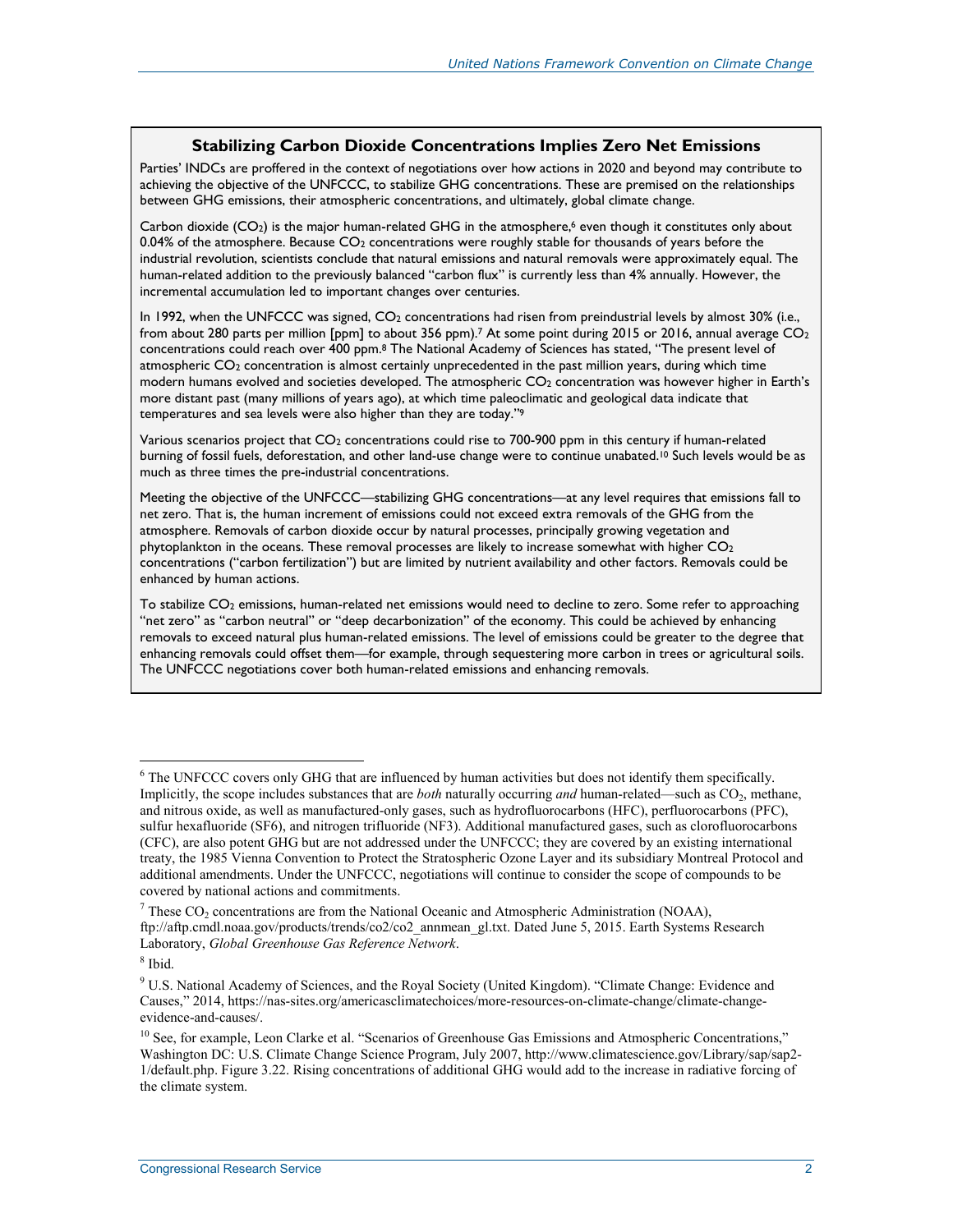To achieve the UNFCCC's objective over the long-term, all parties agreed to legally binding, qualitative commitments that include (among many others) formulating, implementing, publishing, and regularly updating programs containing measures to mitigate climate change by addressing their GHG emissions and removals from the atmosphere (Article 4.1). Further, all parties agreed to communicate their GHG inventories according to agreed methods and to describe the steps taken or envisaged by the party to implement the convention. The UNFCCC did not contain quantified obligations to achieve specific GHG emission targets, although such obligations have been a primary topic of negotiation ever since.<sup>11</sup>

Because the stated objective of the UNFCCC is to stabilize atmospheric GHG concentrations, parties implicitly obligated themselves jointly to the objective of reducing human-related, global GHG emissions to net zero. (See box.) Because  $CO<sub>2</sub>$  and most other GHG remain in the atmosphere for decades to thousands of years, they accumulate there as atmospheric concentrations. The cumulative amount of emissions determines the level of concentrations. In turn, the atmospheric concentrations at which GHG may stabilize determines, ultimately, the magnitude of human-forced climate change.<sup>12</sup>

Put another way, the task of stabilizing  $CO<sub>2</sub>$  concentrations at, say, 550 ppm or avoiding a particular human-induced temperature increase (e.g., 2 degrees Celsius) becomes greater and greater as net emissions continue. The "budget" of cumulative emissions consistent with a set concentration or temperature target gets used up. Continuing net emissions leave less and less of the budget for continuously growing economies to emit as they develop and deploy options compatible with reaching and sustaining net zero emissions.

Parties are currently negotiating over whether to quantify the UNFCCC's objective—currently proposed by some as a particular temperature increase to avoid<sup>13</sup> or a concentration target.<sup>14</sup> Doing so would implicitly set an emissions "budget," though it may not be legally binding and individual parties may not be accountable for their shares of the effort.

1

<sup>&</sup>lt;sup>11</sup> See CRS Report R40001, *A U.S.-Centric Chronology of the United Nations Framework Convention on Climate Change*, by Jane A. Leggett.

 $12$  This statement is independent of the uncertainty of how much global average temperature will increase with a given increase in GHG concentrations. This relationship is called "climate sensitivity." While the *amount* of climate sensitivity is not precisely established, there is not scientific controversy that higher GHG concentrations will result in higher global average temperature and other climate changes. See, for example, Richard S. Lindzen et al. "On the Observational Determination of Climate Sensitivity and Its Implications." *Asia-Pacific Journal of Atmospheric Sciences* 47, no. 4 (August 28, 2011), pp. 377-390, and discussion of a research response to Lindzen's hypothesis: Andy Dessler, "The Return of the Iris Effect?," RealClimate, April 24, 2015, http://www.realclimate.org/index.php/ archives/2015/04/the-return-of-the-iris-effect/#ITEM-18375-5. See also CRS Report RL34266, *Climate Change: Science Highlights*, by Jane A. Leggett. (Also, certain speculative human interventions are possible through geoengineering to modify concentrations or climate sensitivity to them. See CRS Report R41371, *Geoengineering: Governance and Technology Policy*, by Kelsi Bracmort and Richard K. Lattanzio.)

<sup>&</sup>lt;sup>13</sup> The 2010 Cancun Agreements recognized that deep cuts in global GHG emissions are required "with a view to reducing global greenhouse gas emissions so as to hold the increase in global average temperature below 2 [degrees Celsius] above pre-industrial levels … [and] need to consider … strengthening the long-term global goal … in relation to a global average temperature rise of 1.5 [degrees Celsius]." UNFCCC Conference of the Parties, *Report of the Conference of the Parties on Its Sixteenth Session, Held in Cancun from 29 November to 10 December 2010, Addendum, Part Two: Action Taken by the Conference of the Parties at Its Sixteenth Session*, FCCC/CP/2010/7/Add.1, March 15, 2011, paragraph I.2.4.

<sup>&</sup>lt;sup>14</sup> The current negotiating text includes a proposed option to stabilize GHG concentration at 350 ppm—well below current concentrations of  $CO<sub>2</sub>$  only. Most other proposed options include only goals to avoid temperature increases of 2 degrees Celsius ( $^{\circ}$ C) or 1.5 $^{\circ}$ C (3.6 $^{\circ}$  or 2.7 $^{\circ}$  Fahrenheit).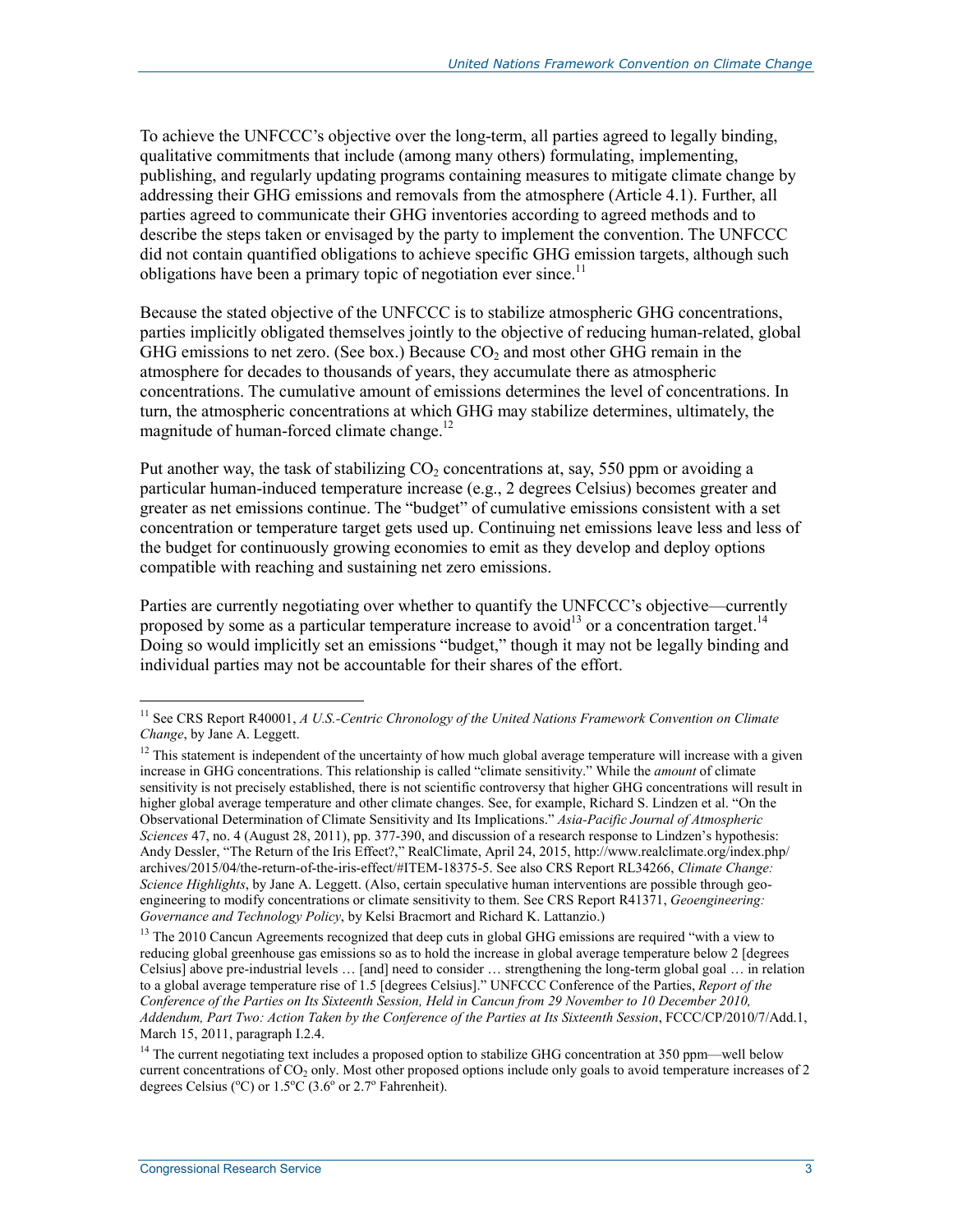### **Sharing the UNFCCC Objective**

The question of how to share the effort to achieve the UNFCCC's stabilization objective has been a core challenge for international cooperation. Because emissions come from all countries, only limitations—then reductions—by all major emitters can stabilize the rising GHG concentrations in the atmosphere.

#### **"Common but Differentiated Responsibilities and Respective Capabilities"**

Two principles in the UNFCCC are that (1) parties' should act "on the basis of equity and in accordance with their common but differentiated responsibilities and respective capabilities" (CBDR) and (2) that developed country parties should take the lead in combating climate change. Deciding how these principles should apply to parties' commitments beyond 2020 is a lively topic in the negotiations.

The UNFCCC incorporated "differentiation" of responsibilities in part by listing the wealthier parties (in 1992) in Annex I of the treaty. Annex I, including the United States, the European Union, Russia, and other then-industrialized nations,<sup>15</sup> took on more specific obligations than non-Annex I Parties—to adopt national policies and measures that would limit GHG emissions and communicating them "with the aim of returning individually or jointly to their 1990 levels these anthropogenic emissions of carbon dioxide and other greenhouse gases not controlled by the Montreal Protocol" (Article 4.2(b)). At the same time, and reflected in the general obligations of the UNFCCC, parties understood that all parties would need to contribute to the common mitigation effort to meet the treaty's objective.

Subsequent rounds of negotiations since 1992 have struggled with the existing bifurcation of responsibilities into Annex I ("developed") and non-Annex I ("developing") countries.

### **The Kyoto Protocol's GHG Targets for Annex B Parties Only**

Immediately after the UNFCCC entered into force, the parties predicted in 1995 that voluntary national efforts would be insufficient to meet the treaty's objective and therefore entered into negotiations toward a new, subsidiary agreement that would contain binding GHG abatement obligations. In contentious negotiations over the "Berlin Mandate" for the new agreement, the parties agreed to "no new commitments" for developing countries. The resulting 1997 Kyoto Protocol established quantitative, legally binding emission reduction obligations during 2008- 2012 for the highest income parties listed in its Annex B, obligations that could be achieved individually or jointly with other parties through markets and other mechanisms.

The United States is one of three of the 194 parties to the UNFCCC that is not also party to the subsidiary Kyoto Protocol. (The other two are Canada<sup>16</sup> and Andorra.) The United States signed

1

<sup>&</sup>lt;sup>15</sup> Annex I did not include, as examples, Brazil, China, India, Israel, Korea, Mexico, or Singapore. Some of these have incomes per capita higher than some Annex I Parties.

<sup>&</sup>lt;sup>16</sup> Canada withdrew from the Kyoto Protocol in December 2012.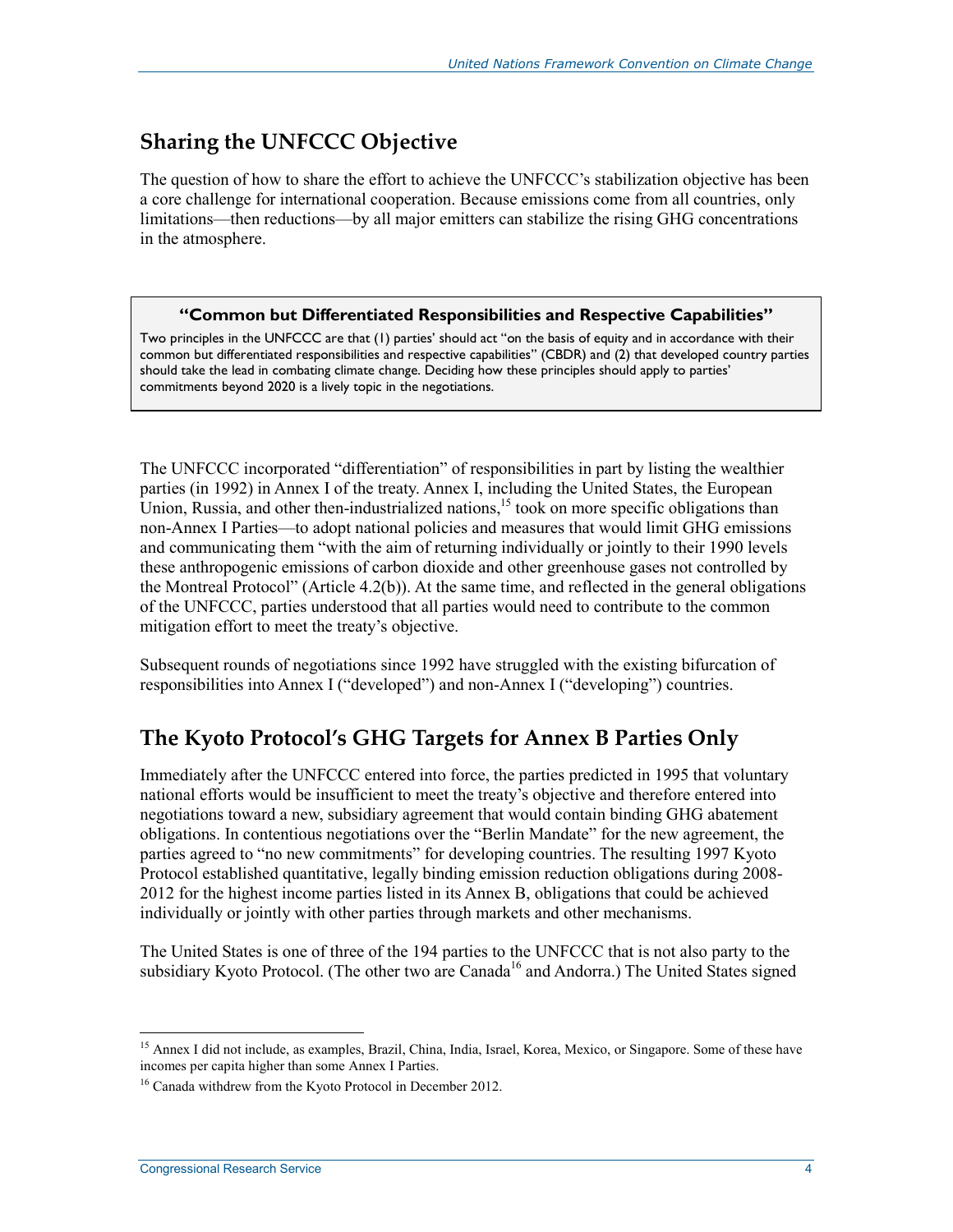the Kyoto Protocol but neither President Clinton nor President Bush sent it to the Senate for advice and consent to ratification.

#### **Copenhagen Accord and Cancun Agreements**

In multiple decisions, the parties agreed on the importance of achieving further GHG mitigation beyond the end of the first Kyoto commitment period (2008-2012). They expected to negotiate a new agreement—either an amendment creating a second commitment period under the Kyoto Protocol or new subsidiary agreement directly under the UNFCCC (or both)—in the 2009 Copenhagen meeting of the Conference of the Parties (COP). Parties disagreed in Copenhagen over whether non-Annex I Parties should take on GHG abatement commitments. The result was the political—but not legally binding—Copenhagen Accord<sup>17</sup> in which the parties

agree that deep cuts in global emissions are required according to science, and as documented by the IPCC Fourth Assessment Report with a view to reduce global emissions so as to hold the increase in global temperature below 2 degrees Celsius, and take action to meet this objective consistent with science and on the basis of equity. We should cooperate in achieving the peaking of global and national emissions as soon as possible, recognizing that the time frame for peaking will be longer in developing countries and bearing in mind that social and economic development and poverty eradication are the first and overriding priorities of developing countries and that a low-emission development strategy is indispensable to sustainable development.

Parties also agreed that Annex I Parties would implement "quantified economy-wide emissions targets for 2020" that each would submit, to be compiled in a document. Non-Annex I Parties agreed to implement GHG mitigation actions that would also be submitted and compiled. In an important sense, this politically binding agreement arguably marked a turning point in the negotiations as non-Annex I Parties agreed to explicit and country-specific commitments to mitigate GHG emissions. The agreement in the Copenhagen Accord was reiterated and expanded in the 2010 Cancun Agreements.

More than 90 parties submitted conditional or unconditional targets or "nationally appropriate mitigation actions" that they would implement to reduce emissions by 2020. For Annex I Parties, these pledges encompass quantified economy-wide emission reduction targets under the convention for all developed countries (FCCC/SBSTA/2014/INF.6) and/or legally binding commitments for the second commitment period of the Kyoto Protocol in 2013-2020.

**Table 1** summarizes the pledges of selected parties to GHG reduction targets or *nationally appropriate mitigation actions*<sup>18</sup> under the 2009 Copenhagen Accord and the 2010 Cancun Agreements or under the second commitment period of the Kyoto Protocol (whichever is more current).

<sup>1</sup> <sup>17</sup> Conference of the Parties, FCCC/CP/2009/11/Add.1, paragraph 2.

<sup>18</sup> *Nationally appropriate mitigation actions*, or NAMAs, is a term referring to the set of policies, programs, or other actions that non-Annex I Parties (i.e., those not listed in Annex I of the UNFCCC, generally lower income countries) should identify to mitigate their GHG emissions. Parties that see international support for NAMAs must record them in a registry and be subject to international measurement, reporting, and verification, according to the Copenhagen Accord.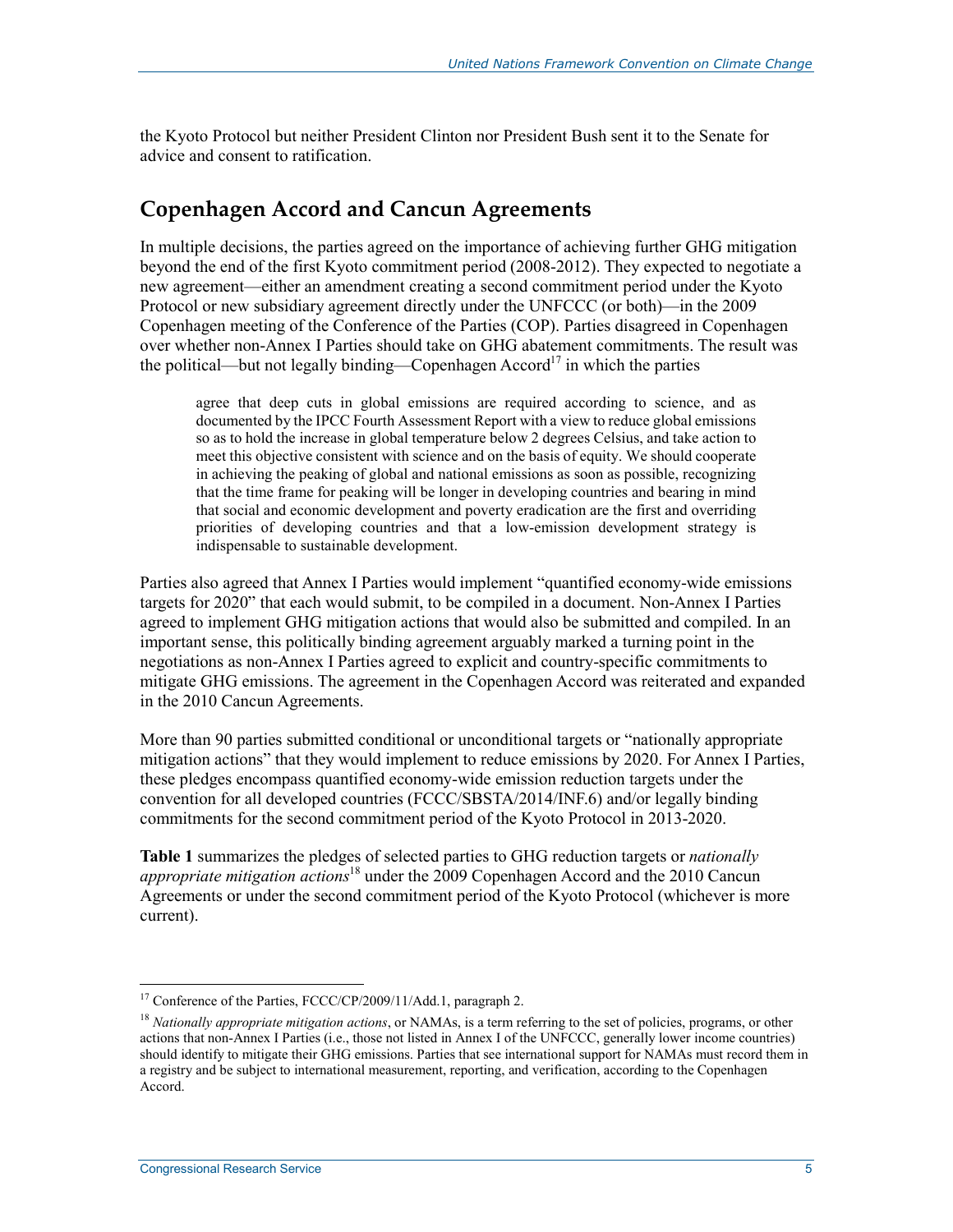### **The Durban Platform Negotiations Toward a New Agreement in 2015**

The circumstances and capabilities of parties have evolved in the more than two decades since the UNFCCC was negotiated. However, the gap between *obligations* (but not necessarily actions) of Annex I Parties and those of non-Annex I Parties has widened. Since the UNFCCC entered into force in 1994, parties adopted decisions pertaining to Annex I Parties on common methods and reporting guidelines and frequencies, terms for independent and in-country reviews, and—for most Annex B Parties under the Kyoto Protocol—binding, quantitative targets for GHG emissions through 2020.<sup>19</sup> The United States—and later Australia, Canada, Japan, and Russia took the position that they would not agree to further GHG targets under the UNFCCC unless all major emitting countries also took on GHG mitigation commitments.

Consequently, when UNFCCC parties agreed to engage in a new round of negotiations—the *Durban Platform for Enhanced Action*—toward a new agreement "with legal force" for actions in 2020 and later, they agreed that it would be "applicable to all parties." In concept, this mandate could eliminate the bifurcation in the UNFCCC between *Annex I* and *non-Annex I Parties*, or between countries with and without binding obligations for quantitative GHG mitigation.

## **GHG Mitigation in the "Durban Platform" Negotiations**

As part of the Durban Platform negotiations, in 2013, the COP invited all parties to submit their *Intended Nationally Determined Contributions* (INDCs) toward achieving the objective of the UNFCCC, Article 2, in the context of adopting a protocol, another legal instrument, or an agreed outcome with legal force under the convention applicable to all parties.<sup>20</sup> Submission of INDCs is without prejudice to the legal form that Nationally Determined Contributions may take in or associated with the agreement mandated by December 2015.

All parties are expected to provide an "unconditional" INDC—a pledge of actions that the party will undertake without dependence on assistance from other parties. Mexico has included in its INDC a "conditional" pledge of greater GHG mitigation depending on international market incentives and assistance. Other parties, including Brazil and Indonesia, are expected also to submit unconditional and conditional pledges.

INDCs were to be communicated by the first quarter of 2015 for those parties ready to do so, but for all parties "well in advance of" the  $21<sup>st</sup>$  meeting of the COP. As of June 30, 2015, 44 parties, including the United States, Russia, the European Union and its 28 member states, and China had submitted INDCs containing their GHG pledges beyond 2020.

**Table 1** summarizes pledges or legally binding commitments of selected parties for 2020 and for post-2020. The list does not include the multitude of individual policies and measures enacted in countries to reduce their emissions or to meet their existing pledges. The yes/no assessments of

<sup>1</sup> <sup>19</sup> Canada withdrew from the Kyoto Protocol in December 2012, while Australia, Japan, and Russia declined to take on new GHG targets for the second commitment of the Kyoto Protocol, for 2013-2020.

<sup>20</sup> UNFCCC COP 19, "Further Advancing the Durban Platform," *Report of the Conference of the Parties on Its Nineteenth Session, Held in Warsaw from 11 to 23 November 2013, Addendum, Part Two: Actions Taken by the Conference of the Parties at Its Nineteenth Session*, in FCCC/CP/2013/10.Add.1, Decision 1/CP.19, November 2013.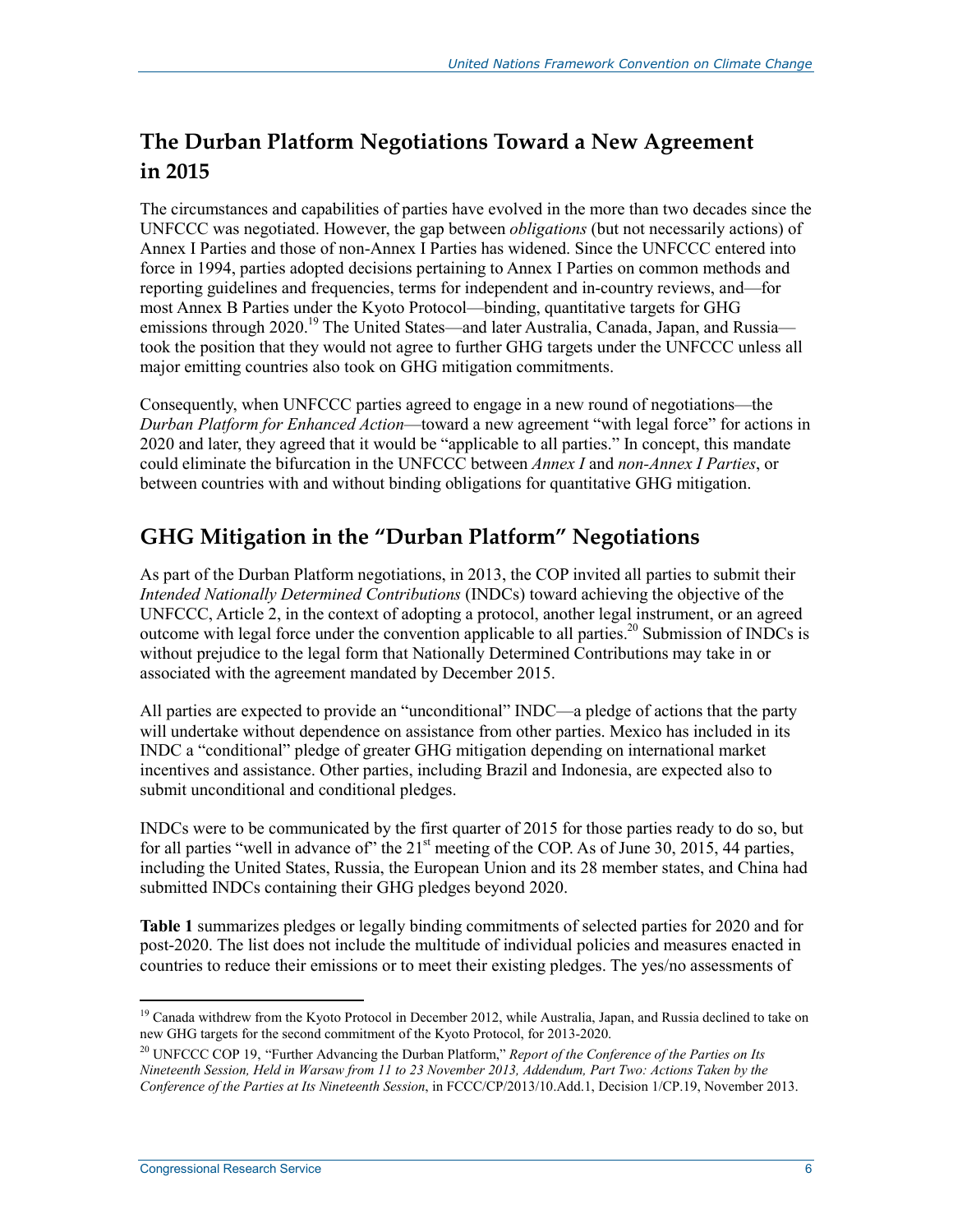whether parties appear to be on track to meet their 2020 pledges are derived from various analysts in research organizations and are best considered tentative: Much may happen before 2020 to influence GHG pathways. In some cases, whether a party may be on track to meet its pledge may have more to do with the challenge inherent in the pledge than with the level of effort made thus far.

As noted above, what may be perceived as "ambitious" or "fair" will continue to be an important part of the negotiations; analysis of these issues, however, is beyond the scope of this report. Parties were invited to address the ambition and fairness of their INDCs in their submissions. One could expect that those topics will be debated as more INDCs are submitted and considered by other parties.

| Party                   | Copenhagen Pledge or 2nd<br><b>Commitment Period of the Kyoto</b><br><b>Protocol to 2020</b>                                                                                                                                                                                                                                                                                               | <b>Appears</b><br>on Track<br>for 2020? <sup>a</sup> | Post-2020 Pledge                                                                                                                                                                                                                                                                                                                                                                                                                                                                                                                                                         |  |  |
|-------------------------|--------------------------------------------------------------------------------------------------------------------------------------------------------------------------------------------------------------------------------------------------------------------------------------------------------------------------------------------------------------------------------------------|------------------------------------------------------|--------------------------------------------------------------------------------------------------------------------------------------------------------------------------------------------------------------------------------------------------------------------------------------------------------------------------------------------------------------------------------------------------------------------------------------------------------------------------------------------------------------------------------------------------------------------------|--|--|
| United<br><b>States</b> | Reduce GHG emissions by 17% below<br>2005 levels.                                                                                                                                                                                                                                                                                                                                          | Y                                                    | INDC: Reduce GHG emissions by 26-28%<br>below 2005 levels by 2025.                                                                                                                                                                                                                                                                                                                                                                                                                                                                                                       |  |  |
| European<br>Union       | Reduce GHG emissions to 20% below<br>1990 levels by 2020, binding in 2nd<br>commitment period of the Kyoto<br>Protocol.                                                                                                                                                                                                                                                                    | Y                                                    | INDC: Binding target to reduce domestic<br>GHG emissions by at least 40% below 1990<br>levels by 2030.                                                                                                                                                                                                                                                                                                                                                                                                                                                                   |  |  |
| China                   | Endeavor to reduce CO <sub>2</sub> emissions<br>intensity (per unit of GDP) by 40-45%<br>by 2020 below 2005 level. Intends to<br>increase share of non-fossil fuels in<br>primary energy consumption to around<br>15% by 2020. Also intends to increase<br>forest coverage by 40 million hectares<br>and forest stock volume by 1.3 billion<br>cubic meters by 2020 compared with<br>2005. | Y                                                    | INDC: Announced that, by 2030, it would:<br>Achieve peaking of carbon dioxide<br>(CO <sub>2</sub> ) emissions around 2030 and make<br>best efforts to peak earlier;<br>Increase the share of non-fossil fuel<br>energy sources to around 20% of<br>primary energy supply;<br>Lower CO <sub>2</sub> emitted per unit of gross<br>٠<br>domestic product (GDP) by 60-65%<br>compared with the 2005 level;<br>Expand forest stock volume by around<br>4.5 billion cubic meters (m <sup>3</sup> ) compared<br>with 2005 levels; and<br>"Proactively" adapt to climate change. |  |  |
| Australia               | Reduce GHG emissions by 5% below<br>2000 levels, including credits from<br>LULUCF.b                                                                                                                                                                                                                                                                                                        | Y                                                    | INDC expected in mid-2015.                                                                                                                                                                                                                                                                                                                                                                                                                                                                                                                                               |  |  |
| Brazil                  | Reduce by 36.1% to 38.9% compared<br>to business-as-usual (BAU) emission<br>trajectories, conditional on<br>international financing. Includes<br>LULUCF.                                                                                                                                                                                                                                   | Y                                                    | N.A.c                                                                                                                                                                                                                                                                                                                                                                                                                                                                                                                                                                    |  |  |
| Canada                  | Reduce GHG emissions by 17% below<br>2005 levels by 2020.                                                                                                                                                                                                                                                                                                                                  | N                                                    | INDC: Reduce GHG emissions by 30% below<br>2005 levels by 2030.                                                                                                                                                                                                                                                                                                                                                                                                                                                                                                          |  |  |

#### **Table 1. Parties' Pledges to Abate Greenhouse Gas Emissions**

 $(as of June 30, 2015)$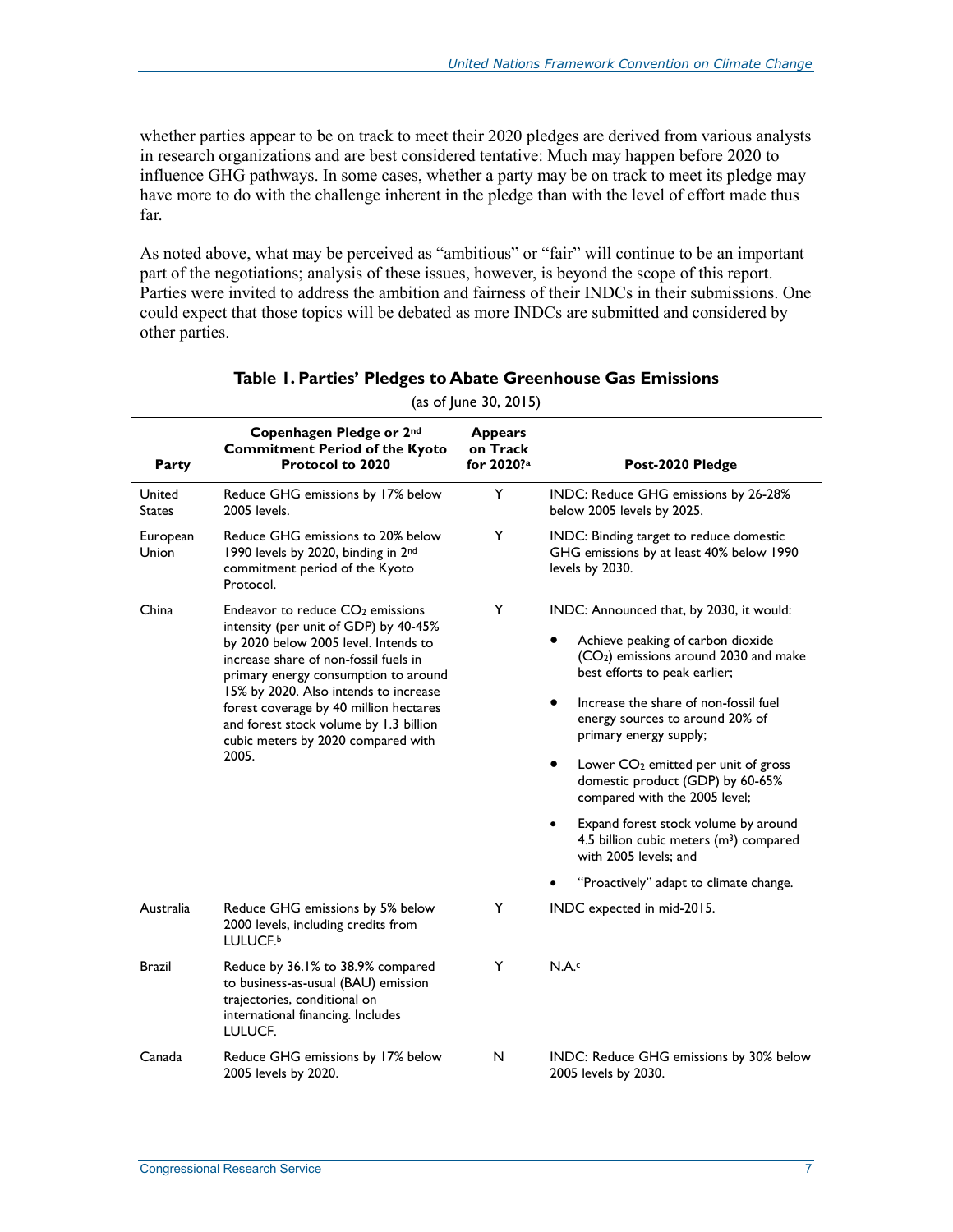| Party           | Copenhagen Pledge or 2nd<br><b>Commitment Period of the Kyoto</b><br><b>Protocol to 2020</b>                                                                                                                                                                                                                                                                                                                                              | <b>Appears</b><br>on Track<br>for 2020? <sup>a</sup> | Post-2020 Pledge                                                                                                                                                                                                                                                                                                                                                                                                                                                                                                                                                                                                                                                                                                   |
|-----------------|-------------------------------------------------------------------------------------------------------------------------------------------------------------------------------------------------------------------------------------------------------------------------------------------------------------------------------------------------------------------------------------------------------------------------------------------|------------------------------------------------------|--------------------------------------------------------------------------------------------------------------------------------------------------------------------------------------------------------------------------------------------------------------------------------------------------------------------------------------------------------------------------------------------------------------------------------------------------------------------------------------------------------------------------------------------------------------------------------------------------------------------------------------------------------------------------------------------------------------------|
| India           | Reduce its GHG intensity by 20-25%<br>compared to 2005 levels, excluding<br>agricultural emissions.<br>Plans to install 175 GW of renewable<br>energy capacity by 2022, with 100 GW<br>from solar and 38.5 GW from wind,<br>partly financed by a tax on coal.<br>November 2014 announcement:<br>Reduce emission intensity of GDP by<br>20-25% by 2020 from 2005 level, and<br>add 30 GW of renewable energy<br>capacity during 2012-2017. | Y                                                    | Many expect India to submit an INDC for<br>2030 based on its own efforts and another<br>conditioned on financial and technological<br>assistance. India has said that it will not pledge<br>a peak year of emissions but may pledge a<br>GHG intensity target or one for renewable<br>energy. It has proposed to curb production<br>or consumption of hydrofluorocarbons (HFC)<br>under the Montreal Protocol. According to<br>an Indian newspaper, "Outcome of the Indo-<br>US deal in renewable energy sector will guide<br>India in coming out with its INDC in June,"<br>said an official. <sup>d</sup> India is against ex-ante review<br>of INDC or pressure to revise it. INDC may<br>emphasize adaptation. |
| Indonesia       | Reduce GHG emissions by 26% below<br>BAU unilaterally, and by 41%<br>conditioned on international support.<br>Includes LULUCF.                                                                                                                                                                                                                                                                                                            | N                                                    | N.A.                                                                                                                                                                                                                                                                                                                                                                                                                                                                                                                                                                                                                                                                                                               |
| Japan           | Reduce GHG emissions by 26% below<br>2013 levels (3.8% below FY2005<br>levels), changed following the<br>Fukushima nuclear disaster from its<br>Copenhagen target of 25% below 1990<br>by 2020.                                                                                                                                                                                                                                           | Y                                                    | INDC: Reduce GHG emissions by 26% below<br>FY2013 levels in 2030 (24.5% below 2005<br>levels). INDC expected in mid-2015.<br>In transparent explanation of the<br>government's assumptions, the share of<br>nuclear in electricity supply would be 20-22%<br>by 2030. The share of renewable energy<br>technologies would increase to 22-24%, lead<br>by hydro power to approx. 9%, and solar to<br>7%. Coal would take a 26% share.                                                                                                                                                                                                                                                                               |
| Mexico          | Reduce GHG emissions to 30% below<br>BAU, conditioned on adequate financial<br>and technological support.                                                                                                                                                                                                                                                                                                                                 | N                                                    | INDC: Implies that GHG emissions will peak<br>in 2026. Reductions by 2030 from BAU<br>projections of 25% of all GHG and SLCP <sup>e</sup><br>emissions, implying a reduction of GHG by<br>22% and black carbon aerosols by 51%. Total<br>reductions could increase to 40% conditioned<br>on international market incentives and<br>policies. Long-term domestic goal to reduce<br>GHG emissions to 50% below 2000 levels by<br>2050. Includes adaptation commitments for<br>2030, inter alia, to strengthen adaptive<br>capacities of most vulnerable municipalities,<br>and establish early warning systems and risk<br>management practices.                                                                     |
| South<br>Africa | Reduce GHG emissions by 34% below<br>BAU by 2020, and by 42% by 2025,<br>capped at this level, and conditioned<br>on international support.                                                                                                                                                                                                                                                                                               | ŗ                                                    | See Copenhagen pledge for 2025 target.<br>Expected to give prominence to adaptation<br>and fairness issues. Mitigation target likely to<br>be for 2030.                                                                                                                                                                                                                                                                                                                                                                                                                                                                                                                                                            |